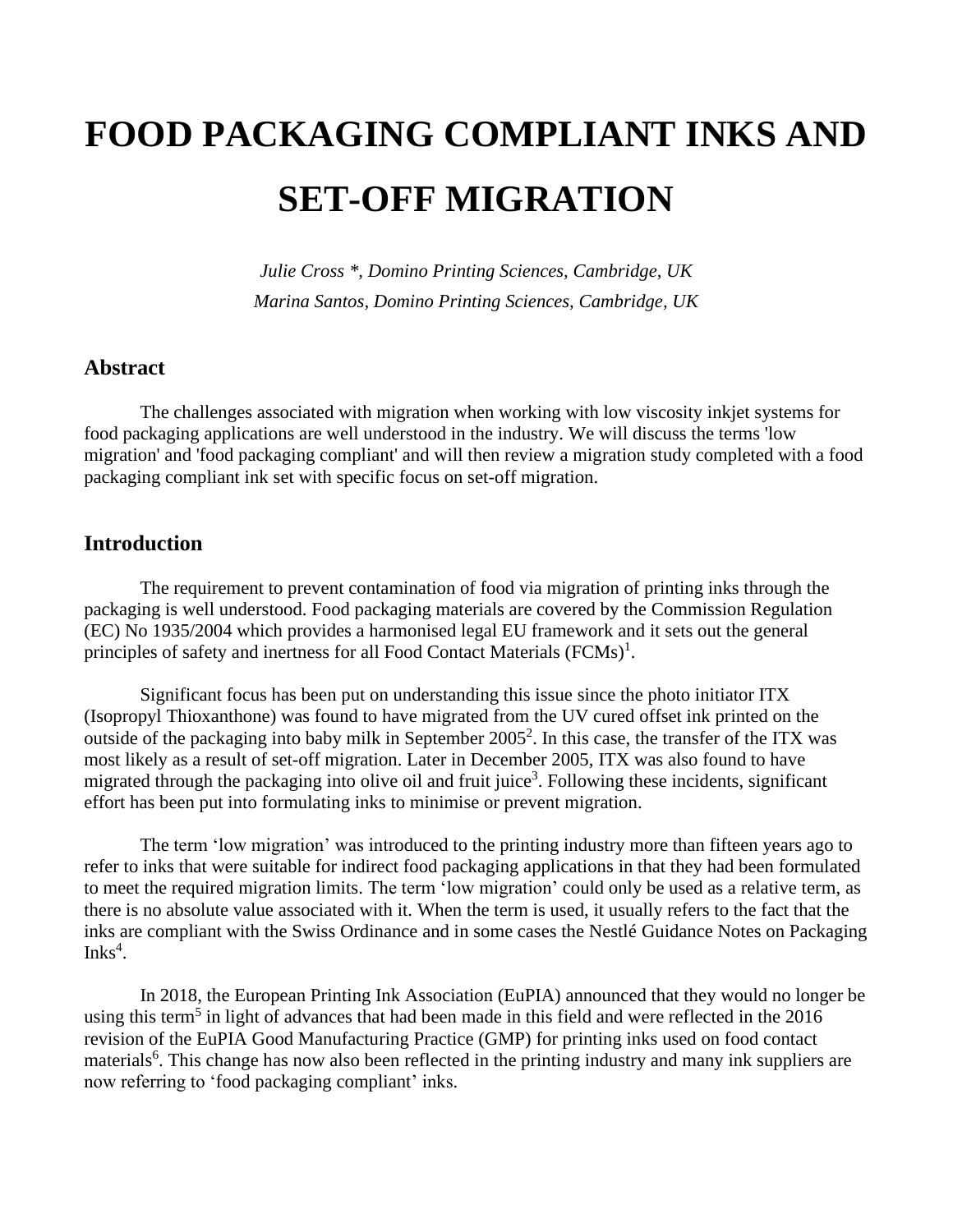Development of a food packaging compliant ink for inkjet is considerably more difficult compared to analogue inks such as flexo due to the viscosity requirements of the commercially available print heads. Inkjet print head technology necessitates use of low viscosity inks to achieve reliable jetting and as a consequence, low molecular weight photo initiators and monomers are required to control the viscosity. The mobility of such molecules is therefore far greater making migration a larger challenge.

# **Types of Migration**

Migration is the transfer of substances from the printing ink into the food. Figure 1 illustrates the different routes that migration can occur.



**Figure 1.** Three main routes that migration can occur from a printing ink into food

Direct migration can occur when the printed ink is in direct contact with the food material. Due to the chemical nature of the photo initiators and monomers / polymers used in inkjet inks, they are not suitable for direct food contact and as result direct migration is not discussed in this paper.

Through migration occurs when components of the printing ink pass from the printed image on the outside through the label and packaging and into the food inside. This can be reduced through careful selection of the label or packaging material which can act as a barrier. This form of migration is of significant concern for digitally printed labels using ink jet ink.

Set-off migration can occur when prints are stored in a stack or tightly wound roll and when under pressure, components from the printed surface can migrate to the non-printed, reverse side of wound labels or stacked sheets, and it is then this surface that comes into contact with the food. This form of migration is of less concern when self-adhesive label stock is used as these usually have a liner that is removed when the label is applied to the packaging. However, for foils, flexible packaging and liner less substrates, this form of migration must be considered.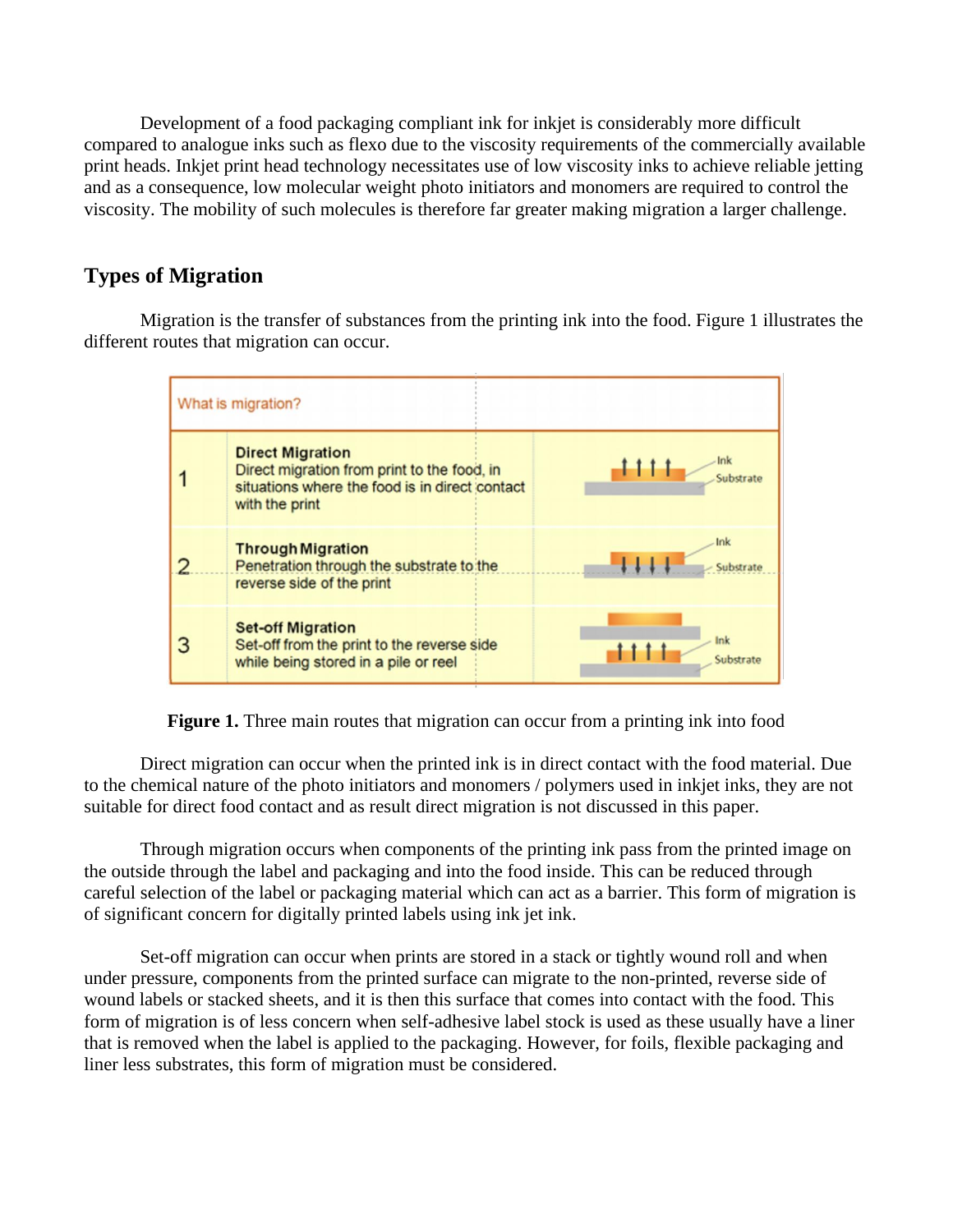## **Migration Analysis Methodology**

A simulant which mirrors the properties of the food stuffs is used in place of the food sample and is chosen to reflect the product intended to be inside the packaging<sup>7,8</sup>. Figure 2 provides an explanation of the simulants typically used.



**Figure 2.** Food simulants used for migration testing

Once the appropriate simulant has been chosen, the testing conditions (temperature and exposure period) are selected, again to represent the environment and time that the product will be stored under<sup>9</sup>. Figure 3 gives an overview of the standard test conditions that can be employed.



**Figure 3.** Migration testing conditions available to represent storage conditions of food packaging

Similar methodology can be used to analyse for though and set-off migration<sup>10</sup> and for both, standard stainless-steel migration cells (cell type B of EN 1196-1) are used.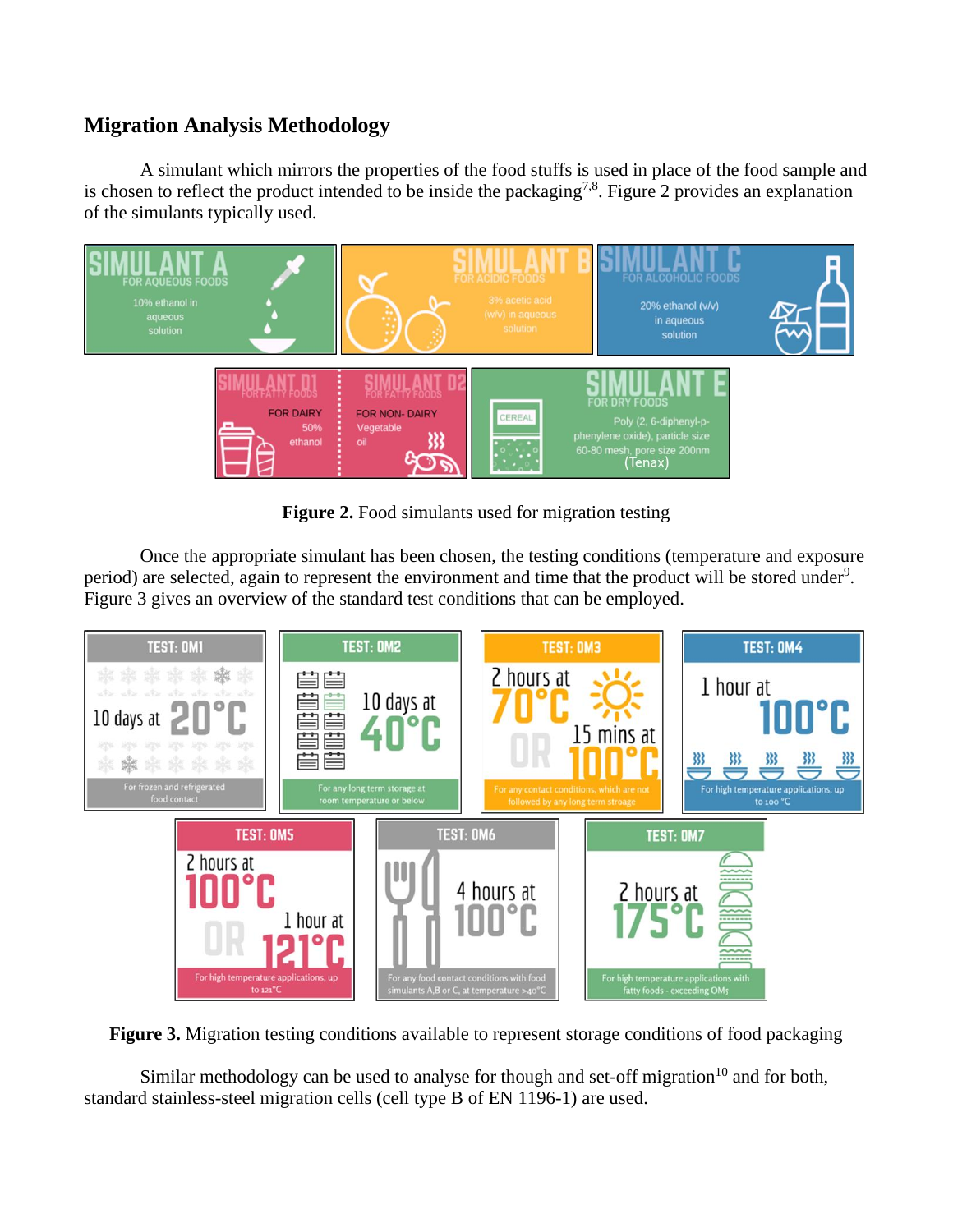For through migration, the sample is positioned so that the printed surface is in direct contact with the steel plate of the migration cell so that the ink is not in direct contact with the simulant. The migration cell is then closed and filled with the simulant of choice. The cell is then placed in the incubator using one of the standard conditions shown in Figure 3.

For set-off migration, a similar process is used, but instead of placing the printed sample in the cell, a piece of unprinted film that has been in contact with the printed image with a weight on top of both films for 10 days is used. The unprinted sample is then positioned in the cell so that the surface that was previously in contact with the printed image is in direct contact with the food simulant. The cell is then filled with the simulant of choice and placed in the incubator.

After the incubation period, the migration cells are cooled to room temperature and the simulant transferred to suitable vials for analysis *via* liquid chromatography-mass spectrometry (LC-MS).

## **Migration Study**

#### **Liquid chromatography-mass spectrometry (LC-MS)**

The analysis was carried out using ultra high-performance liquid chromatography (uHPLC)-mass spectrometry (MS). The studies were performed on a Thermo Q Exactive Focus mass spectrometer equipped with a Dionex RS 3000 uHPLC system. The chromatographic separation was performed on an ACE Excel C18 column, 50 x 2.1 mm I.D., 1.7 µm particles. The mobile phase consisted of (A) water/0.1% formic acid and (B) acetonitrile/0.1% formic acid. An increasing linear gradient (v/v) of solvent B was used (t(min), %B): (0, 10), (10, 90), (11-15, 90), (16-20, 10) with a flow rate of 0.25 mL/min and a column temperature of  $25^{\circ}$ C. The mass spectrometer was operated in electrospray positive ion mode. The capillary voltage was kept at 3.5 kV (positive mode) and the capillary temperature at  $320^{\circ}$ C. Nitrogen was used for sheath gas (flow rate: 46), aux gas (flow rate: 11) and sweep gas (flow rate: 2).

#### **Formulation and Specific Migration Limits**

A simplified set of inks that had been formulated to be food packaging compliant were used for this migration study. Table 1 shows the acrylate and photo initiators that were used in the formulations together with their specific migration limits.

| Component                         | Specific Migration Limit (SML) |  |  |  |
|-----------------------------------|--------------------------------|--|--|--|
| Hexane-1,6-diol diacrylate (HDDA) | $10 \mu g/Kg$                  |  |  |  |
| Esacure KIP 160                   | $50 \mu g/Kg$                  |  |  |  |
| Omnirad TPO-L                     | $10 \mu g/Kg$                  |  |  |  |

**Table 1.** Acrylate and photo initiators used in simplified inks for migration study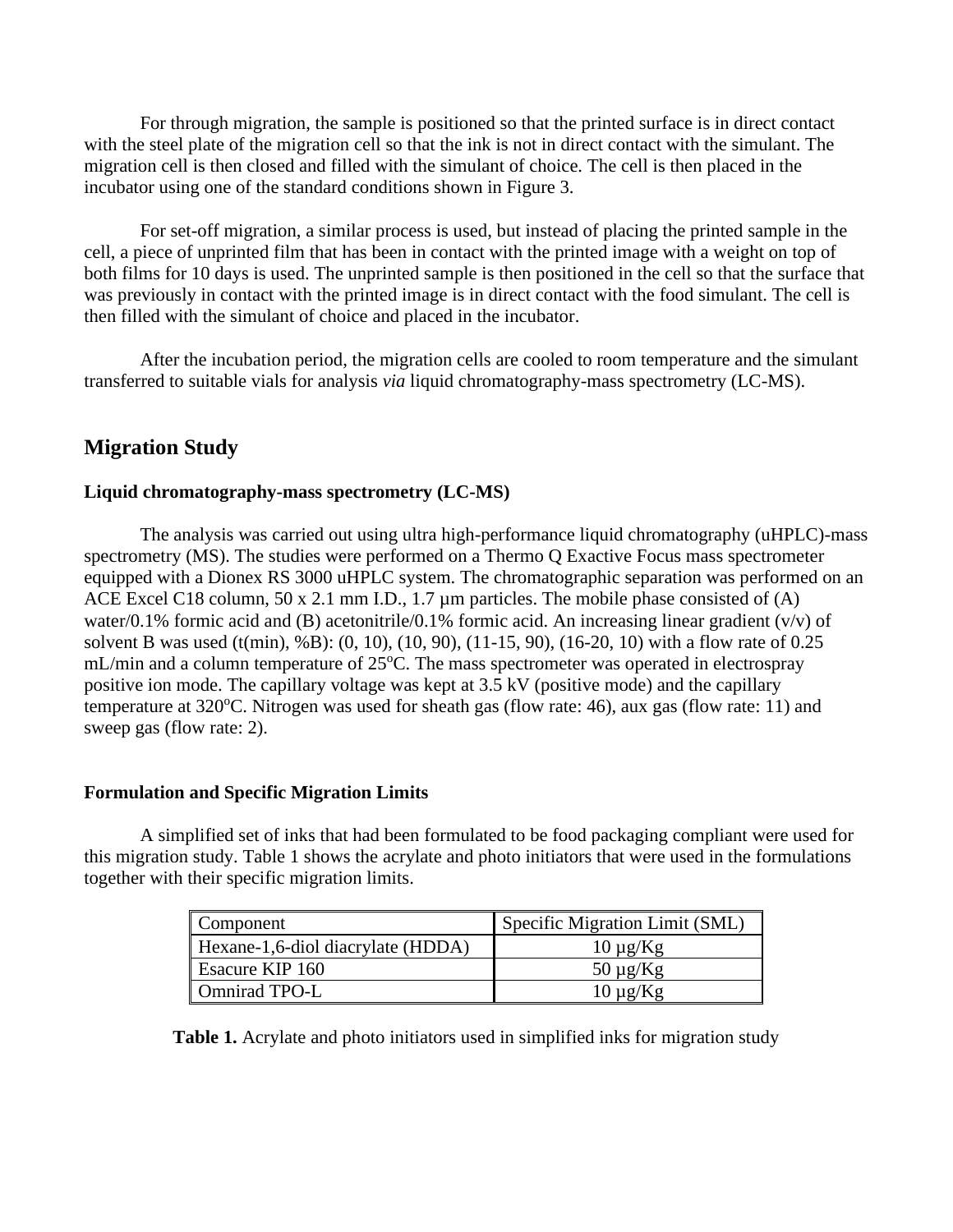#### **Sample Preparation**

#### *Through Migration*

Circles consisting of 2 layers of white ink (200% coverage) plus 1 layer of cyan ink (100% coverage) plus 1 layer of yellow ink (100% coverage) to represent worst case conditions were printed onto PE  $(82 \mu m, AH941$  PE TOP WHITE 1S-85, Fasson<sup>TM</sup>) and PET  $(45 \mu m, Shrink$  PET CL 1S-45 UHS, Fasson<sup>TM</sup>) films using the N610i digital printing press at 50m/min, the pinning lamp set to 40% for the white layers and a further pinning lamp set to 80% for the colour layers (both Phoseon FP200 395nm rated at 8W/cm<sup>2</sup>) and a GEW iron doped mercury NUVA2 lamp (rated at  $240W/cm<sup>2</sup>$ ) set to 50%.

Migration was then investigated for all food types using 10% ethanol (aqueous foods), 4% acetic acid (acidic foods) and 95% ethanol (worse case simulant for fatty foods). Incubation parameters were used to cover usage on food packaging items for long term storage at room temperature  $-50^{\circ}$ C for 10 days. In all cases, the ratio was equivalent to  $6dm^2$  per kilogram of food ("EU cube,  $10x10x10$  cm, 1 kg food ").

## *Set-Off Migration*

The printed image shown in Figure 4 was used for this part of the study. In this case the image was printed onto a 50 $\mu$ m PET substrate using the N610i digital printing press at 50m/min, with the pinning lamp (Phoseon FP200 395nm rated at  $8W/cm<sup>2</sup>$ ) set to 100% and a GEW iron doped mercury NUVA2 lamp (rated at  $240W/cm<sup>2</sup>$ ) set to  $100\%$ .



**Figure 4.** Printed label used for set-off migration study

Four different samples were prepared to simulate conditions that the prints may experience when printed on a hybrid digital/analogue press where several flexo stations may be present after the digital unit:

- 1. No extra treatment
- 2. One extra pass through the iron doped mercury NUVA2 lamp (50m/min at 95% power)
- 3. Two extra passes through the iron doped mercury NUVA2 lamp (50m/min at 95% power)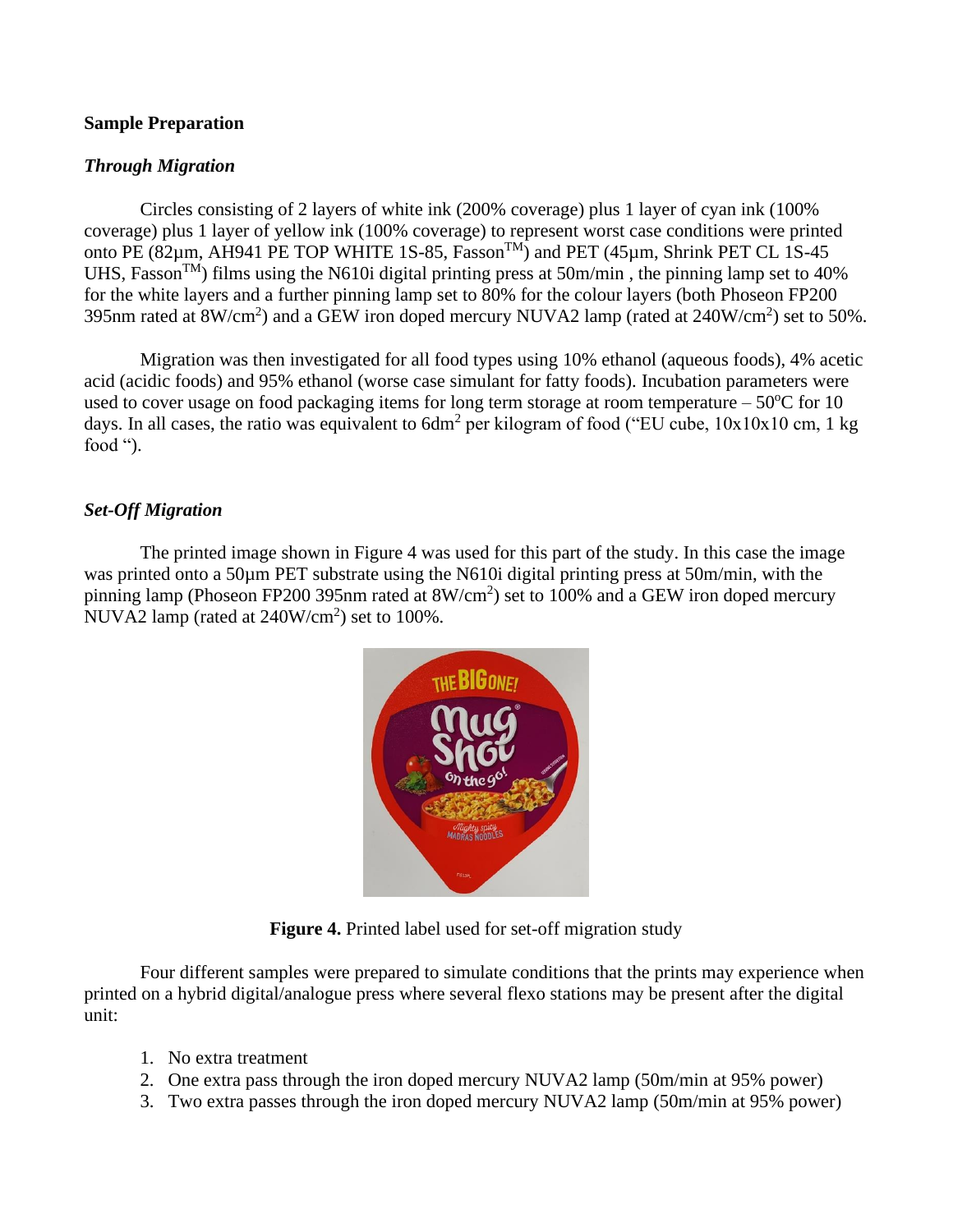4. Three extra passes through the iron doped mercury NUVA2 lamp (50m/min at 95% power)

The printed image was then put into contact with a  $50\mu$ m PET unprinted film with a  $1\text{Kg}$  weight on top of both films for 6 days. The film that had previously been in contact with the printed image was then used for the set-off migration test. The chosen simulant was 50% ethanol (dairy foods) and the incubation parameters were 40°C for 10 days.

#### **Results**

#### *Through Migration*

The data in Table 2 shows that on PE, when the LC-MS peak areas found from the migration test samples were compared to the peak areas for the standard solution, the HDDA was found to migrate to a level significantly above the specific migration limit for all food simulants tested. No further analysis was therefore carried out for the photo initiators.

|                | 82 um PE    |                                                    |              | 45 um PET   |         |         |
|----------------|-------------|----------------------------------------------------|--------------|-------------|---------|---------|
| Simulant       | <b>HDDA</b> | KIP 160                                            | <b>TPO-L</b> | <b>HDDA</b> | KIP 160 | TPO-L   |
| 10% Ethanol    | $>$ SML     | <b>Not completed due to</b><br><b>HDDA</b> results |              | $<$ SML     |         |         |
| 4% Acetic Acid | $>$ SML     |                                                    |              | $<$ SML     |         |         |
| 95% Ethanol    | $>$ SML     |                                                    |              | $<$ SML     | $<$ SML | $<$ SML |

**Table 2.** Through migration results on PE and PET substrates

When the substrate was PET, traces of HDDA was found in all simulants, however the two photo initiators were only found to migrate in the fatty food simulate (95% Ethanol). In each case, when the LC-MS peak areas found from the migration test samples were compared to the peak areas for the standard solutions, the concentration of each was below the specific migration limits.

These results indicate that even though the simplified inks were formulated to be compliant with the Swiss Ordinance and the Nestlé Guidance Notes, to be food packaging compliant, a functional barrier (in this case 45 µm PET) was still required to prevent through migration above the specific migration limits, when worst case print coverage (400%) was used.

## *Set-Off Migration*

The set-off migration samples printed with the simplified inks were analysed for HDDA, Esacure KIP160 and Omnirad TPO-L. No evidence of set-off migration of Esacure KIP 160 was found in any of the samples.

The data in Figures 5 and 6 show that where no additional passes were made through the iron doped mercury lamp, the concentrations of both the acrylate HDDA and the photo initiator TPO-L were above the specific migration limits. However, only one additional pass through the lamp was required to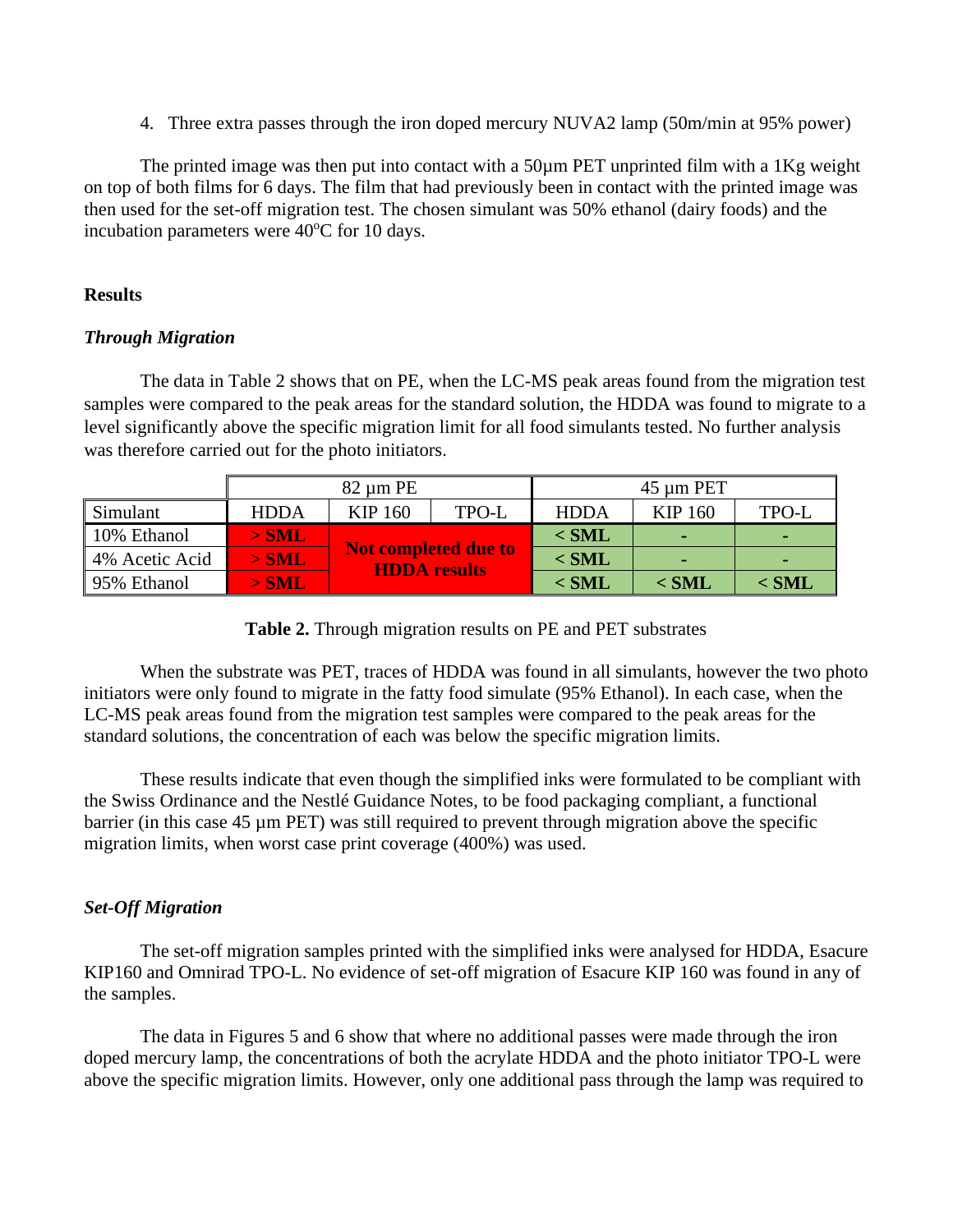reduce the set-off migration in each case to below the specific migration limits with further reductions in set-off migration being measured with additional passes.



**Figure 5.** Set-off migration data for acrylate HDDA



**Figure 6.** Set-off migration data for photo initiator TPO-L